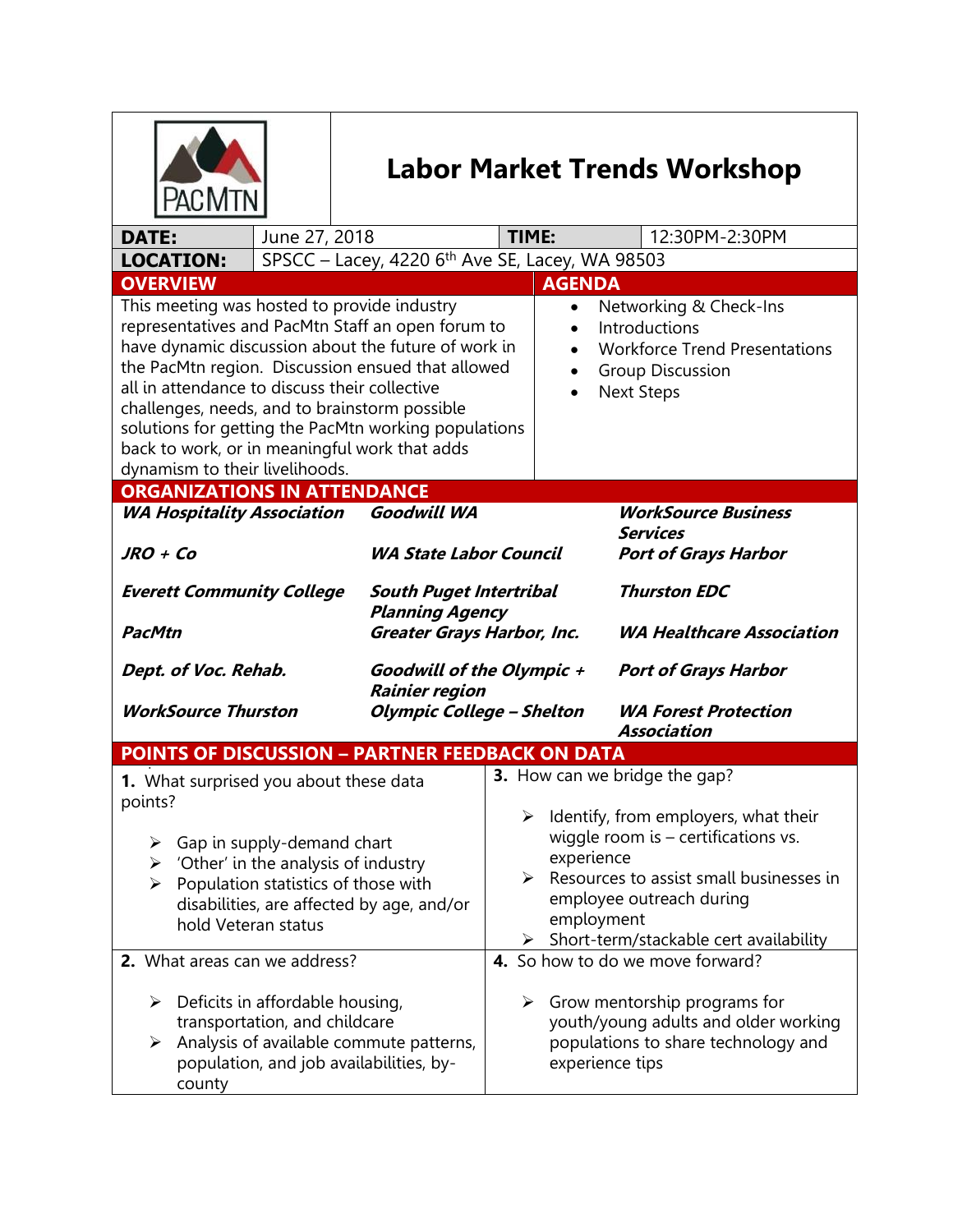- $\triangleright$  Retirement plans by-occupation and industry and affected demographics
- $\triangleright$  PacMtn to bridge the gap as a labor expert to level the playing field of nontraditional workers to employers

#### **FAQs**

## o **What are the demographics of the underemployed (U-6)?**

 There are no statistics for the PacMtn region on U-6 underemployment. However, there has been some research done on the demographics of underemployed nationally. In 2014, the Economic Policy Institute found that African-Americans are underemployed at a rate of 18% compared to 10% for whites. Similarly, in 2016 they found that 34% of high school graduates between the ages of 17 and 24 were underemployed.

## o **Are graduates of high school and post-institutions taking jobs outside the region?**

- No local statistics exist on where PacMtn area students live after graduation, but some interesting research has been done on this topic. The Pew Research Center reports that 58% of American adults do not live in or near the town they grew up in. There are both economic and sociological reasons for that, including one finding that higher-achieving children in small towns are actually encouraged by adults to leave in order to find greater opportunity. Some charts from the Pew Center can be found here: [Staying/moving back to hometown](https://pacmtn.org/wp-content/uploads/2018/07/Pew-why-stay-in-community.png), income and vicinity to hometown, [college-educated adults and hometowns,](https://pacmtn.org/wp-content/uploads/2018/07/Pew-college-live-where-grew-up.png) [ratio of adults in or near hometown.](https://pacmtn.org/wp-content/uploads/2018/07/Pew-live-where-grew-up.png) Also recommended for review is an excellent [synopsis of research by Vox.](https://www.vox.com/policy-and-politics/2017/6/15/15757708/hometown-stay-leave)
- o **Is there a relationship between population growth patterns (natural increase vs. migration) and changes in labor supply-employer demand gap?**
	- Population growth certainly affects the labor supply by increasing the size of the working age population. However, there are other factors involved in supply and demand, economic conditions being the primary factor. The current difficulties employers are having finding qualified applicants has more to do with low [unemployment](https://www.dol.gov/oasam/programs/history/herman/reports/futurework/conference/trends/trendsV.htm) than it does with outmigration.
- o **Is there a consensus from employers of whether or not experience or education/certifications are preferred?**
	- We have not surveyed employers about their preferences for certifications, but [researchers have found](https://www.google.com/url?sa=t&rct=j&q=&esrc=s&source=web&cd=1&ved=2ahUKEwjS66TWibncAhWWHzQIHY5lAMoQFjAAegQIABAC&url=https%3A%2F%2Fwww.hbs.edu%2Fmanaging-the-future-of-work%2FDocuments%2Fdismissed-by-degrees.pdf&usg=AOvVaw0YQG-OD06OlTJ8OO9OS5ky) that job postings show an increase in degree and certification requirements for certain occupations.
- o **How many, by industry, plan to retire in the next 5-10 years?**
	- There is no data available on retirements by industry. There are two offsetting trends regarding older workers, however. One is that the Baby Boom generation retirements are still affecting the labor force participation rate simply due to the size of the cohort. The Social Security Administration has estimated that 10,000 Boomers are retiring every day in the United States. At the same time, workers are increasingly staying in the workforce later in life. Bureau of Labor Statistics data shows that about 24% of the US workforce is now 55 or older, up from 12% in 1990.

#### o **What are the NAICS codes for wood product jobs?**

- The four subsectors that comprise the PacMtn Wood Products sector are Wood Products Manufacturing (321), Paper Manufacturing (322), Forestry and Logging (113) and Support Activities for Forestry and Logging (1153).
- o **What drives the 'unintentional' part time work?**
	- Unintentional part time employment was once entirely **cyclical**, meaning that parttime positions were usually due to "slack work" and the rate went up and down with